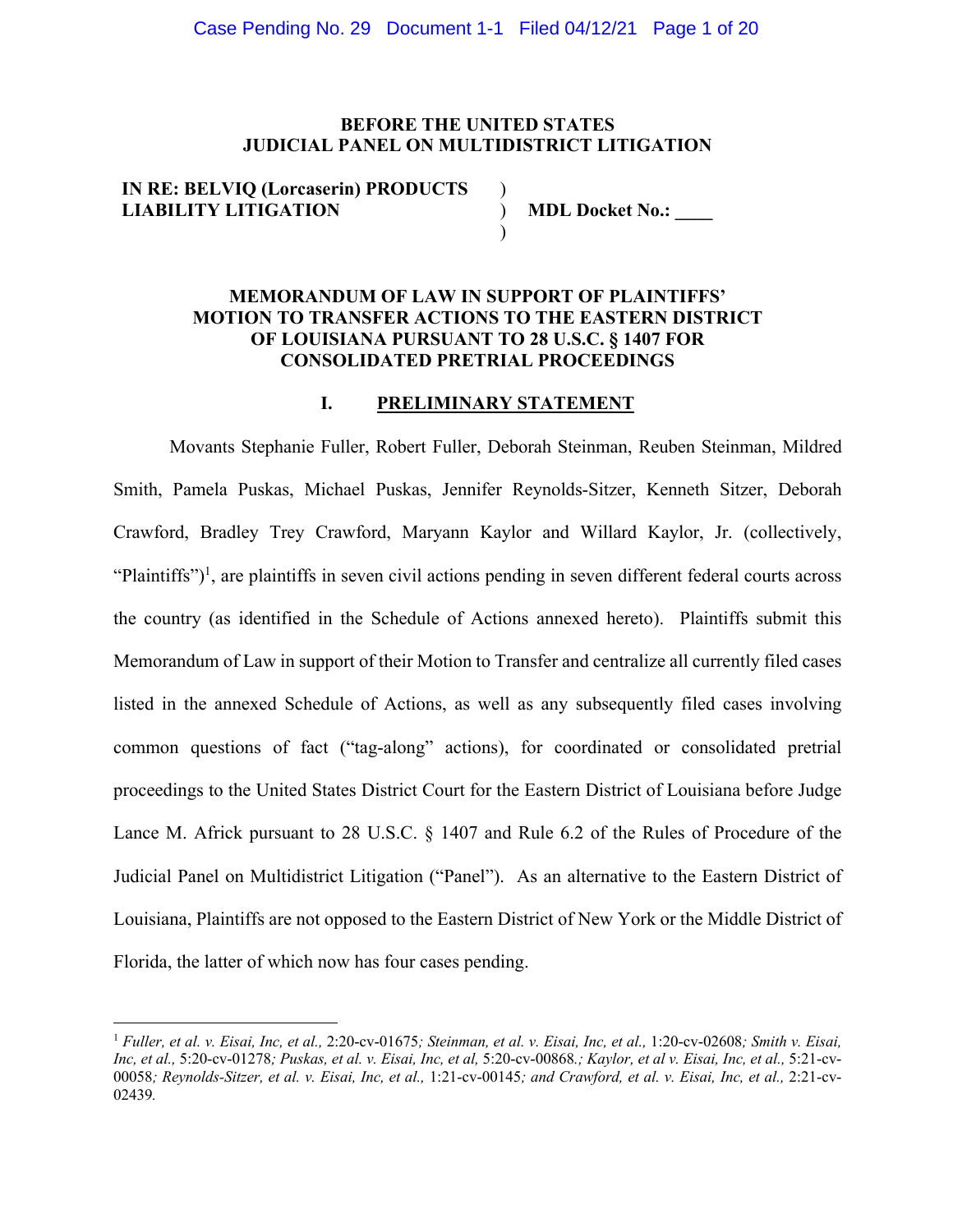#### Case Pending No. 29 Document 1-1 Filed 04/12/21 Page 2 of 20

Your undersigned's law firm represents the aforenamed Plaintiffs in their respective seven actions, against Defendants Eisai, Inc. and Arena Pharmaceuticals, Inc. (hereinafter referred to as "Defendants"), for personal injuries, specifically various types of cancer, caused by their use of the pharmaceutical drug Belviq. It is alleged that at all relevant times, Defendants, along with their related subsidiaries and parent companies, created, designed, manufactured, labeled, marketed, and/or sold Belviq and/or were responsible for introducing it into the stream of commerce.

In addition to Plaintiffs' seven actions in seven different federal courts, your undersigned is aware of five additional Belviq personal injury actions and one additional Belviq class action filed in five additional federal courts/divisions<sup>2</sup> (for a total of 13 actions filed in 12 federal courts).<sup>3</sup>

It is anticipated that the number of filed cases in federal courts across the country will continue to increase.<sup>4</sup> Upon information and belief, beyond the plaintiffs' counsel with cases already filed, other plaintiffs' counsel across the country are investigating many more cases and will likely file additional cases in the near future.<sup>5</sup> Given the overlapping nature of the facts and

<sup>&</sup>lt;sup>2</sup> While four actions are pending in the Middle District of Florida, two are in one division (Orlando) and the other two are in two separate divisions (Tampa and Ocala). Plaintiffs are considering them three separate jurisdictions for purposes of this motion.

<sup>&</sup>lt;sup>3</sup> There are also two Belviq personal injury actions that have been filed in New Jersey state court. This factor also supports the creation of a MDL because "an MDL will make it easier to coordinate, as needed, pretrial proceedings in both the state and federal cases, because there will now be just one judge handling the latter." *In re Lipitor (Atorvastatin Calcium) Mktg., Sales Practices & Prods. Liab. Litig.,* 997 F. Supp. 2d 1354, 1356 (citing *In re Plavix Mktg., Sales Practice & Prods. Liability Litig.*, 923 F. Supp. 2d 1376, 1378-79 (J.P.M.L. 2013)).

<sup>4</sup> Notably, it appears Defendants have a desire to have these cases litigated in federal court rather than state court. For example, your undersigned filed a case on behalf of a Louisiana resident in a state court in New Jersey because Defendant Eisai is located in New Jersey. However, before Defendants were formally served, Arena Pharmaceuticals, Inc. removed the action to federal court based on diversity of citizenship, thus, seemingly indicating a desire to have these actions litigated in federal court.

<sup>&</sup>lt;sup>5</sup> Your undersigned's law firm is investigating over 65 cases, many of which have already been confirmed to be patients who used Belviq and were diagnosed with cancer thereafter. We understand that these figures are consistent with the number of claims being investigated by other law firms who are prosecuting these cases. The overall volume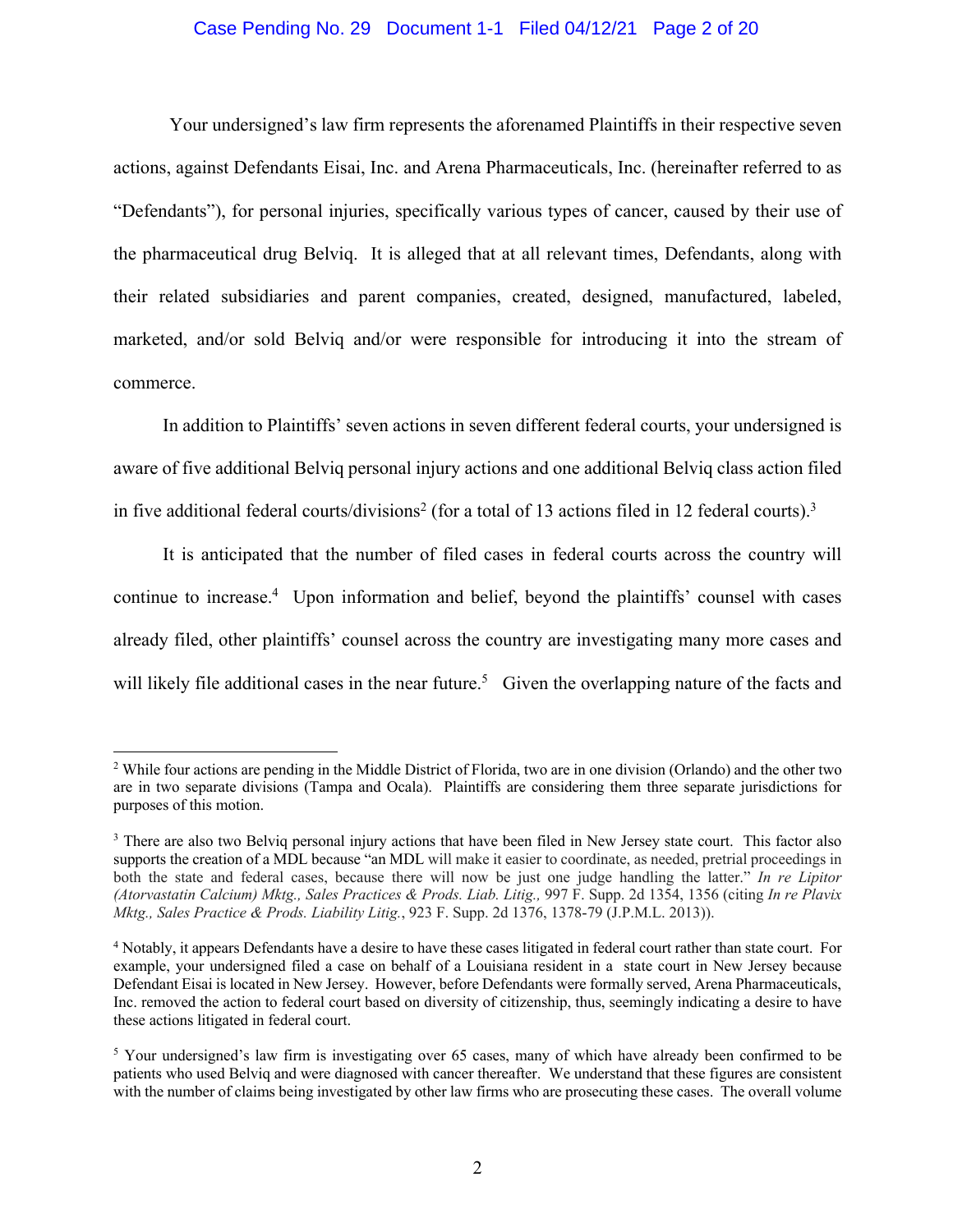#### Case Pending No. 29 Document 1-1 Filed 04/12/21 Page 3 of 20

issues involved as well as the increasing volume of actions filed, Plaintiffs respectfully submit that transfer, centralization, consolidation and coordination of all Belviq actions into one multidistrict litigation ("MDL") pursuant to 28 U.S.C. § 1407 is warranted.

As is discussed in more detail below, it does not appear that informal coordination will be able to work for these actions because of, *inter alia*, the various stages that these cases are in and will continue to be in as new cases are filed and as new and different attorneys become involved. Thus, a MDL would be the most efficient and most appropriate course of action for the Panel because it would: (1) promote the just and efficient conduct of these actions; (2) prevent inconsistent pretrial rulings and duplicative discovery; and (3) conserve the resources of the judiciary, the parties and their counsel. To this end, Plaintiffs respectfully request an Order be entered by the Panel consolidating and coordinating the Actions, as well as any future tag-along actions, and further transferring said actions to the Eastern District of Louisiana before the Honorable Judge Lance M. Africk or, alternatively, the Eastern District of New York or the Middle District of Florida.

### **II. FACTUAL CLAIMS ABOUT BELVIQ**

Belviq is a weight loss drug that was first approved by the United States Food and Drug Administration ("FDA") for sale and marketing in the U.S. in 2012 with its extended release version approved in 2016.<sup>6</sup> Recently, in 2020, it was announced that Belviq is a carcinogen. Specifically, and quite significantly, on January 14, 2020, the FDA issued a safety communication

of cases, while not astronomically high when compared to some other mass tort pharmaceutical MDLs (with numbers in the many tens of thousands), will still easily number in the high hundreds if not low thousands.

<sup>6</sup> Specifically, Belviq is a first-in-class selective serotonin 5HT2c receptor agonist drug approved by the FDA for use as an adjunct to a reduced-calorie diet and increased physical activity for chronic weight management in adult patients with a body mass index ("BMI") greater than or equal to 30 kg/m2, or adult patients with a BMI greater than or equal to 27 kg/m2 and at least one weight-related comorbid condition.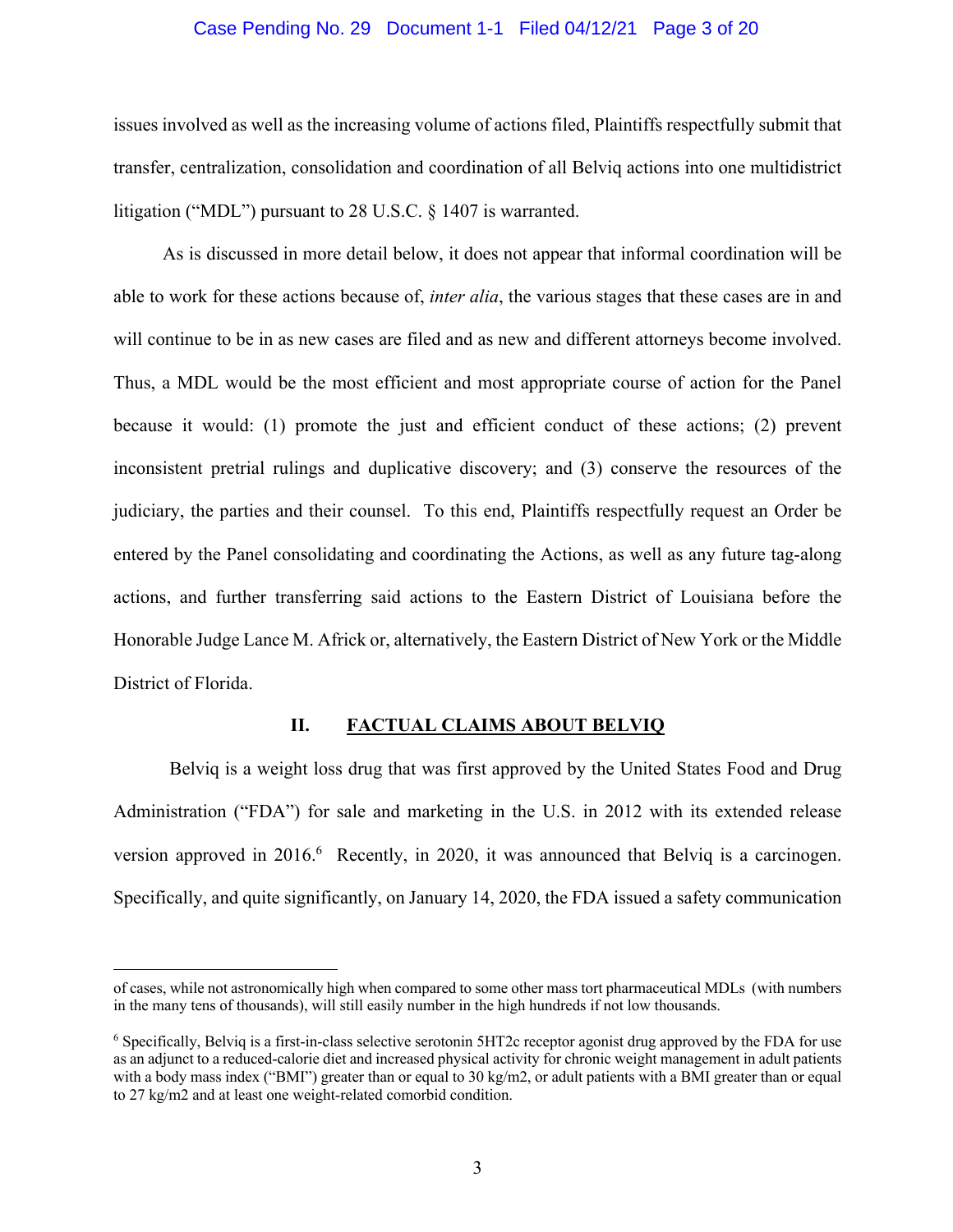#### Case Pending No. 29 Document 1-1 Filed 04/12/21 Page 4 of 20

regarding same, and on February 13, 2020, the FDA announced that Defendant Eisai had submitted a request to voluntarily withdraw Belviq from the market given that data resulting from its Phase IV clinical trials indicated an imbalance of cancer in patients taking Belviq that increased with treatment duration. The FDA stated in its February 2020 announcement that the risks of Belviq outweighed its benefits, recommended that patients stop taking Belviq and dispose of any unused pills, and instructed all health care professionals to stop prescribing Belviq and to contact their patients taking Belviq to inform them of the increased risk of cancer.

Plaintiffs' claims relate to Belviq's carcinogenic nature (as do all other plaintiffs' claims), which they allege, at all relevant times, was known and/or should have been known by Defendants. Indeed, not only did medical literature exist prior to the introduction of Belviq to the U.S. market that should have put Defendants on notice that the serotonin pathway can cause or stimulate cancer, Defendants conducted animal studies prior to the introduction of Belviq to the market that supported that Belviq could cause cancer and/or that additional safety testing needed to be done. Nevertheless, Defendants ignored the medical literature and manipulated the results of the animal studies in their favor so that the FDA would approve it for marketing in the United States.

Further, when Defendants attempted to seek approval to market Belviq in the European Union in 2013, the FDA's European Counterpart – the European Medicines Agency ("EMA") – declined to approve Belviq and told Defendants that the increased occurrence of cancer tumors in the animal studies was troubling and the associated risks of the drug outweighed any benefits it may have. Yet with this knowledge and despite these expressed concerns, Defendants did not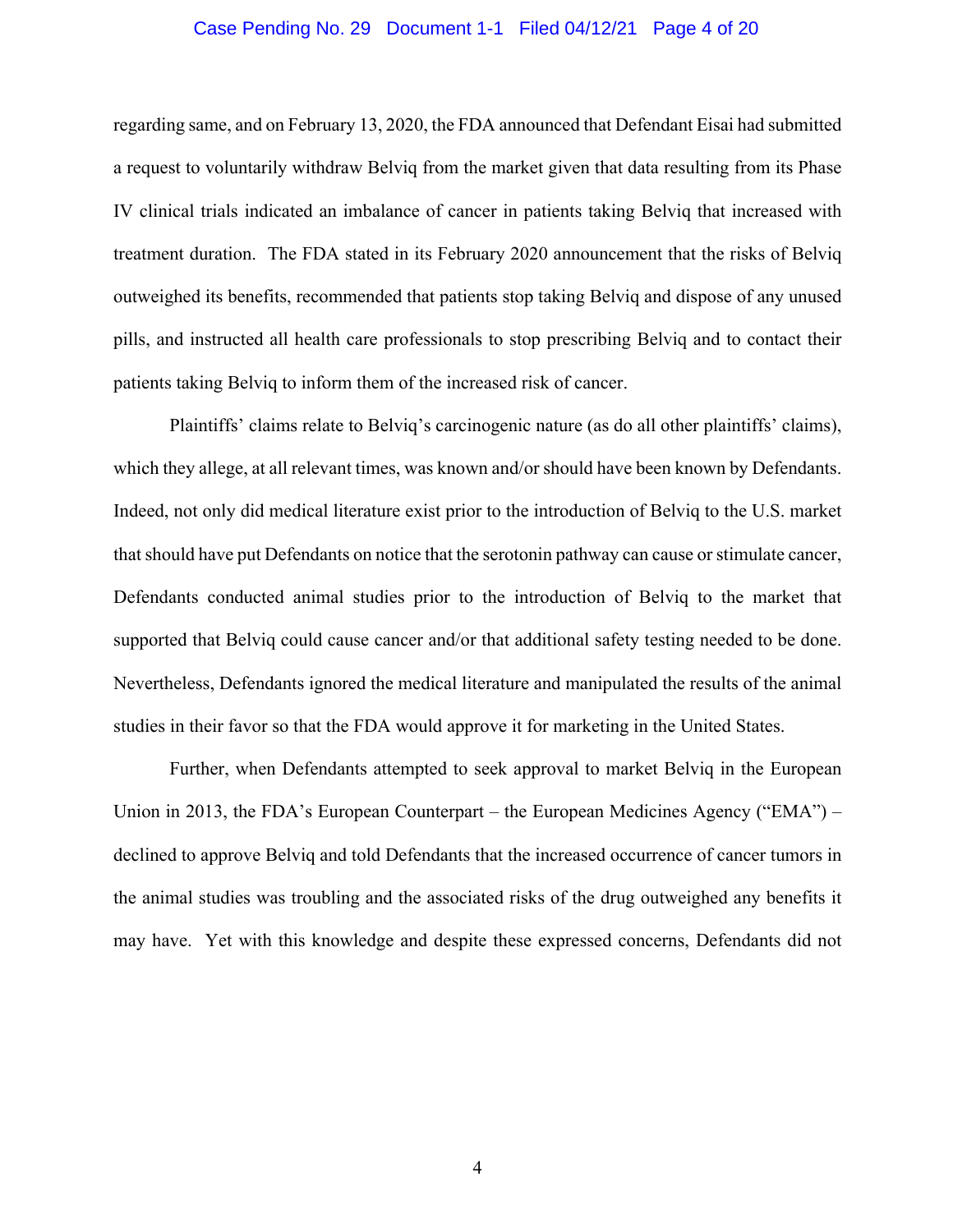#### Case Pending No. 29 Document 1-1 Filed 04/12/21 Page 5 of 20

withdraw Belviq from the U.S. market until almost seven years later – in 2020 – and only after the FDA had determined that the risk of Belviq outweighed any benefits it may have.<sup>7</sup>

It is increasingly clear that Defendants neglected to provide sufficient warning of the adverse events associated with Belviq. Furthermore, Defendants' marketing of these drugs as a safe and effective medication for weight loss was negligent and irresponsible given that the dangers associated with Belviq far outweighed any purported benefit the drug may have.

Defendants' failure to adequately warn of the potential dangers associated with Belviq prevented the medical community and the general public from making informed decisions about prescribing and/or using Belviq, and likely hundreds of individuals suffered adverse events due to their use of Belviq. Upon information and belief, it is estimated that hundreds of individuals (if not numbers in the low thousands) developed cancer as a direct and proximate result of using and ingesting Defendants' Belviq. Many of these injured individuals have filed or will be filing lawsuits against Defendants.

### **III. ARGUMENT**

### **A. MULTIDISTRICT CENTRALIZATION IS APPROPRIATE FOR THESE CASES**

#### **1. Consolidation is Warranted Under 28 U.S.C. § 1407**

Under 28 U.S.C. § 1407, the Panel *may* consolidate numerous cases if the moving party sufficiently demonstrates that (1) the lawsuits contain common questions of fact, (2) consolidation would best serve the convenience of the parties and witnesses, and (3) consolidation promotes just

<sup>7</sup> Notably, Plaintiffs not only allege that there were safety issues (i.e., an increased risk of various cancers) associated with Belviq use, but also that, contrary to Defendants' representations and warranties, Belviq was not effective as a weight-loss adjunct as demonstrated by its own clinical studies. Indeed, the combined data from the BLOOM trial (a two-year study) and the BLOSSOM trial (a one-year study) revealed only a 3.3% mean weight loss after one year with lorcaserin over that of the placebo group and the BLOOM-DM trial revealed only a 3.1% mean weight loss after one year with lorcaserin over that of the placebo group; both of these results demonstrate that lorcaserin failed to meet the mean efficacy criterion of FDA's obesity draft guidance. Further, the BLOOM study found that all treatment groups had experienced weight regain during the second year. The ineffectiveness of Belviq is supported by numerous reports made to the FDA following its approval.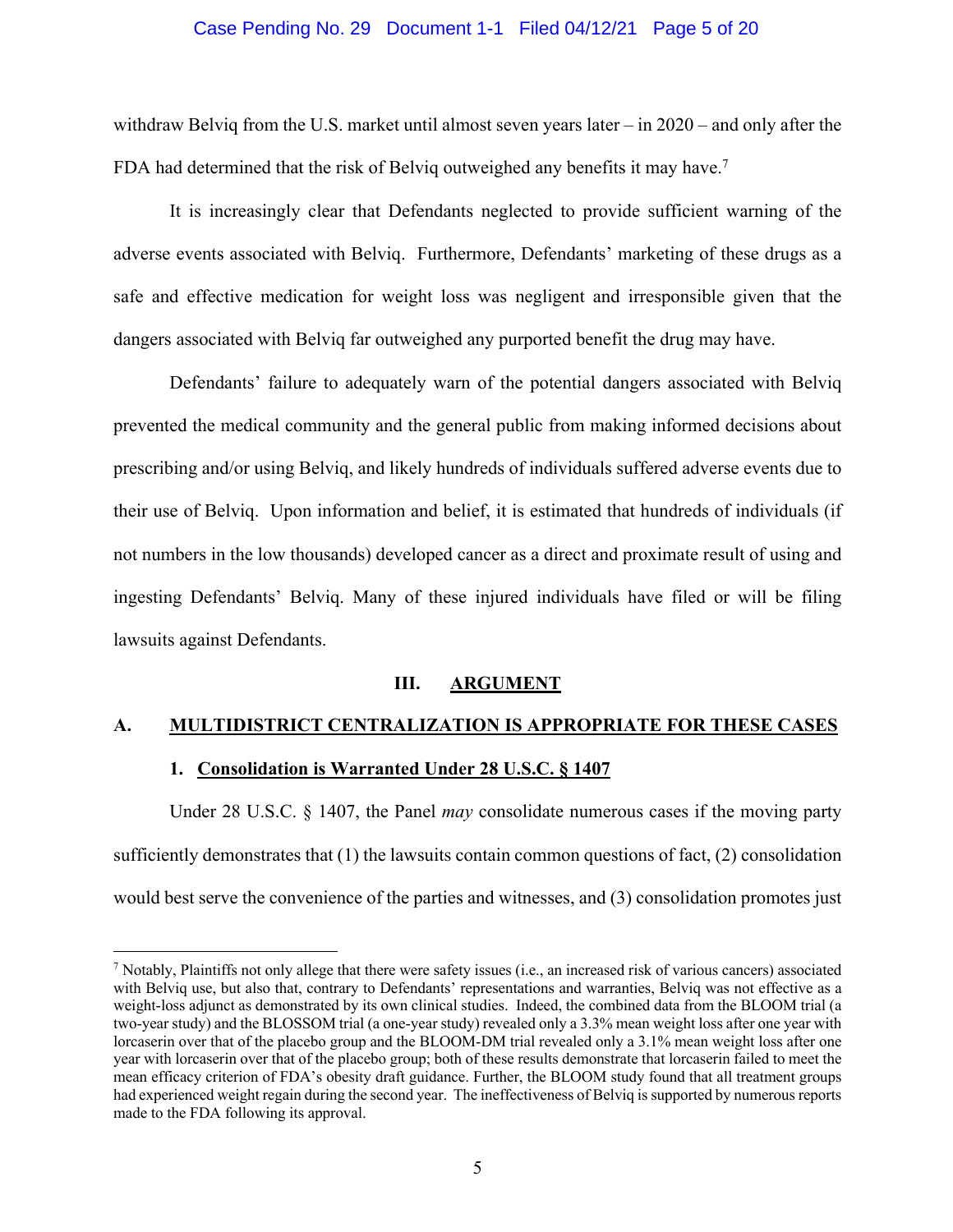#### Case Pending No. 29 Document 1-1 Filed 04/12/21 Page 6 of 20

and efficient conduct of such actions. *See* 28 U.S.C. § 1407. Plaintiffs respectfully submit that the Belviq Actions meet the statutory requisites for the Panel's determination that centralization is warranted. Indeed consolidation of these actions to one district court for pre-trial proceedings is the most appropriate course of action for the Panel to take because the factors for centralization have been demonstrated, and, thus, centralization and coordination of pretrial proceedings against Defendant is warranted.

First, each of the related Belviq actions against Defendants allege very similar, if not virtually identical, causes of action and contain the same allegations about Belviq and the propensity of Belviq to cause serious injuries, specifically various types of cancer. All of these actions, as well as the actions that will be filed in the days, months and even years ahead, are based upon the same or substantially similar underlying facts: (1) Belviq can cause cancer as supported by, among other things, the medical literature, Defendants' own studies and Defendants' clinical trials; (2) Belviq was not effective as a weight loss drug; (3) Defendants negligently created, designed, researched, developed, manufactured, tested, marketed, advertised, promoted, distributed and sold Belviq to the public, including the plaintiffs in the respective actions and caused their alleged cancers; (4) Defendants knew or should have known of the dangers and defects associated with Belviq; (5) Defendants failed to warn the of the dangers and defects associated with Belviq; and (6) all plaintiffs suffered grave cancers as a result of using Defendants' defective Belviq.

In response to these common allegations, Defendants will likely deny that Belviq can cause cancer and will oppose and offer alternative explanations regarding plaintiffs' allegations regarding these injuries, the defective warnings, and of course Defendants' conduct. These defenses also involve common questions of facts and law that overlap and are common to all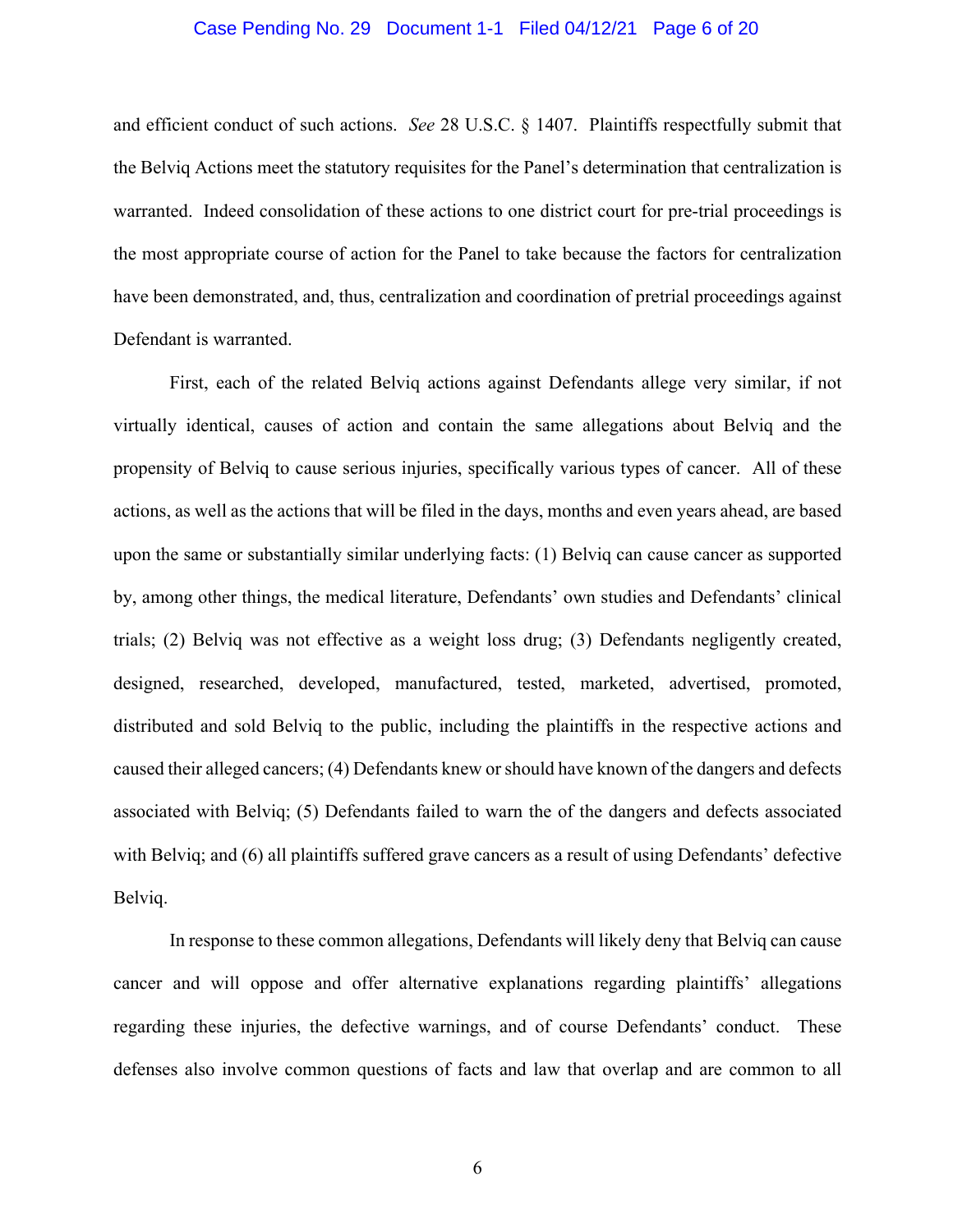## Case Pending No. 29 Document 1-1 Filed 04/12/21 Page 7 of 20

plaintiffs and Defendants, and, therefore, centralization is appropriate.

To illustrate further, Plaintiffs submit that these related actions will collectively involve

common questions against Defendants, *inter alia*, in the following topic areas:

- whether Defendants' Belviq had a dangerous design defect and whether Defendants knew about said defect and when they knew it;
- whether Defendants' Belviq was effective as a weight loss drug and whether Defendants knew about Belviq's lack of efficacy and when they knew it;
- whether Defendants knew that the Belvig was unsafe and/or dangerous in that could cause cancer;
- whether Defendants knowingly sold defective Belviq to the public, including the respective plaintiffs, thereby causing them to suffer cancer;
- whether Defendants knew that their representations regarding Belviq were false;
- whether Defendants adequately instructed users of Belviq or their physicians regarding the dangers associated with Belviq; and
- whether Defendants' misrepresentations about Belviq caused plaintiffs and other users to suffer from cancer.

Second, centralization before one MDL court would prevent inconsistent judicial rulings, would eliminate duplicative discovery, would be more convenient to the parties, witnesses and their counsel, and would conserve the resources of the judiciary, the parties and their counsel. *See, e.g*., *In re Zostavax (Zoster Vaccine Live) Prods. Liab. Litig*., 330 F.Supp.3d 1378, 1379 (J.P.M.L. 2016) (highlighting that consolidation will eliminate duplicative discovery; prevent inconsistent pretrial rulings on *Daubert* issues and other pretrial matters; and conserve resources); *see also, In re MLR, LLC, Patent Litig.*, 269 F.Supp.2d 1380, 1381 (J.P.M.L. 2003) (noting that consolidation before a single transferee judge allows for consideration of "all parties' legitimate discovery needs while ensuring that common parties and witnesses are not subjected to discovery demands which duplicate activity that has already occurred or is occurring in other actions.")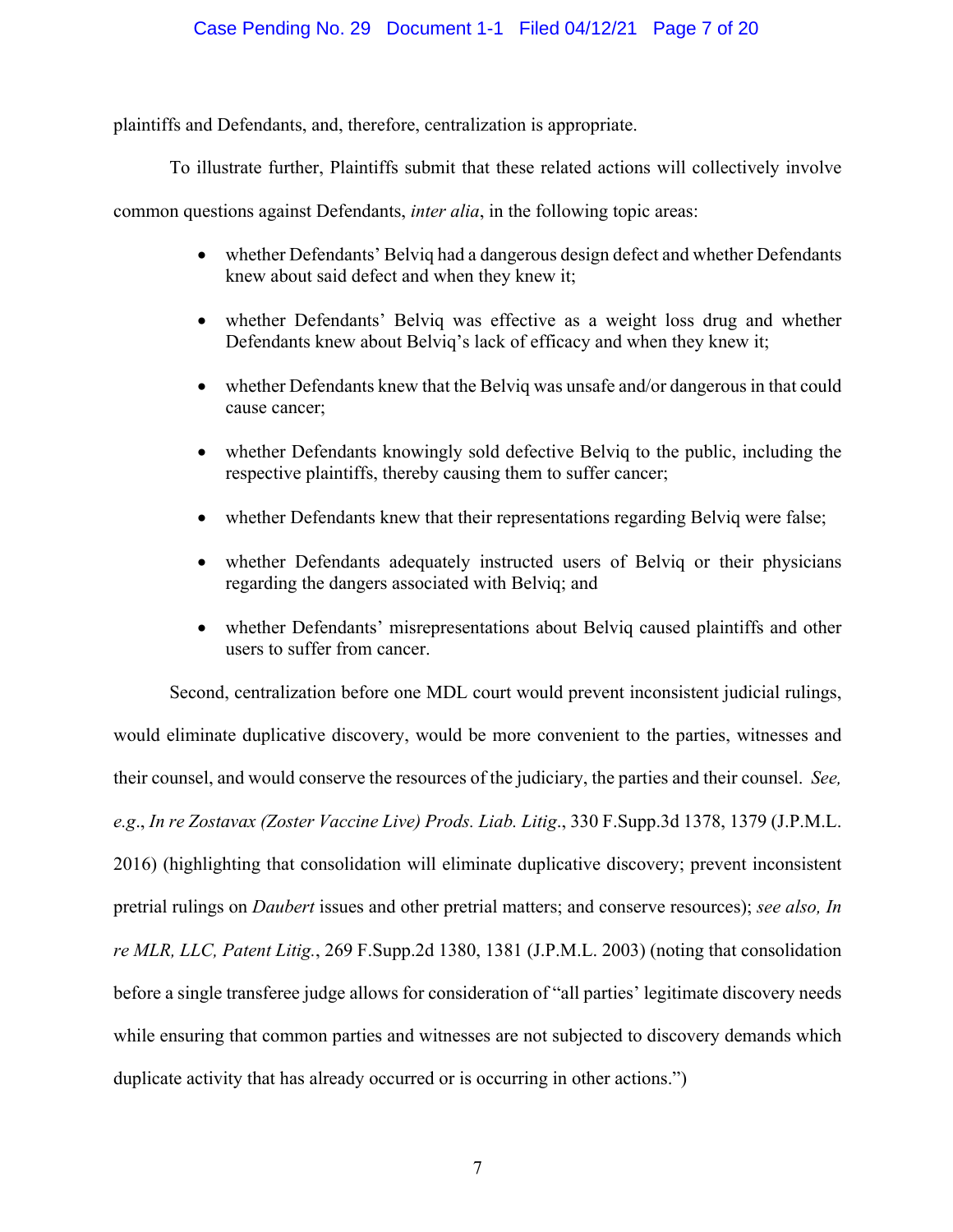#### Case Pending No. 29 Document 1-1 Filed 04/12/21 Page 8 of 20

Indeed, because the actions alleging injuries as a result of Belviq are based upon substantially similar, if not identical, allegations, the parties will likely address similar issues in discovery, and in some cases identical issues, especially those involving causation, plaintiffs' injuries and Defendants' misrepresentations and concealments upon which they relied. *See In re Bair Hugger Forced Air Warming Devices Prods. Liab. Litig.*, 148 F. Supp. 3d 1383, 1385 (J.P.M.L. 2015)(transfer appropriate where related actions shared factual issues related to allegations of injuries from a defective warming system); *see also, In re Actos Prods. Liab. Litig*., 840 F. Supp. 2d 1356 (J.P.M.L. 2011)(granting consolidation where: (1) the actions involved common questions of fact regarding whether the pharmaceutical drug could cause cancer and whether defendants concealed their knowledge of the risk and failed to provide adequate warnings; and (2) centralization would eliminate duplicative discovery, prevent inconsistent pretrial rulings and conserve the resources of the parties, their counsel and the judiciary).<sup>8</sup>

Lastly, as noted above, the need for centralization is evidenced by the fact that there are already 13 similar Belviq actions on file in 12 districts/divisions around the country, with more cases coming, all of which will ultimately result in separate scheduling orders and many other duplicative pretrial practices being conducted, should a MDL not be created.

# **2. Informal Coordination is Impractical**

To the extent any party opposes centralization and/or argues that informal coordination is the manner by which to proceed with these cases, such an argument should, respectfully, be rejected. To be certain, your undersigned, prior to the filing of the present motion, attempted

<sup>8</sup> *See also In re Xarelto (Rivaroxaban) Prods. Liab. Litig.*, 65 F.Supp.3d 1402 (J.P.M.L. 2014) (granting consolidation where issues concerning the development, manufacture, regulatory approval, labeling and marketing of a pharmaceutical drug were common to all actions and highlighting that centralization would eliminate duplicative discovery, prevent inconsistent pretrial rulings and conserve the resources of the parties, their counsel and the judiciary.)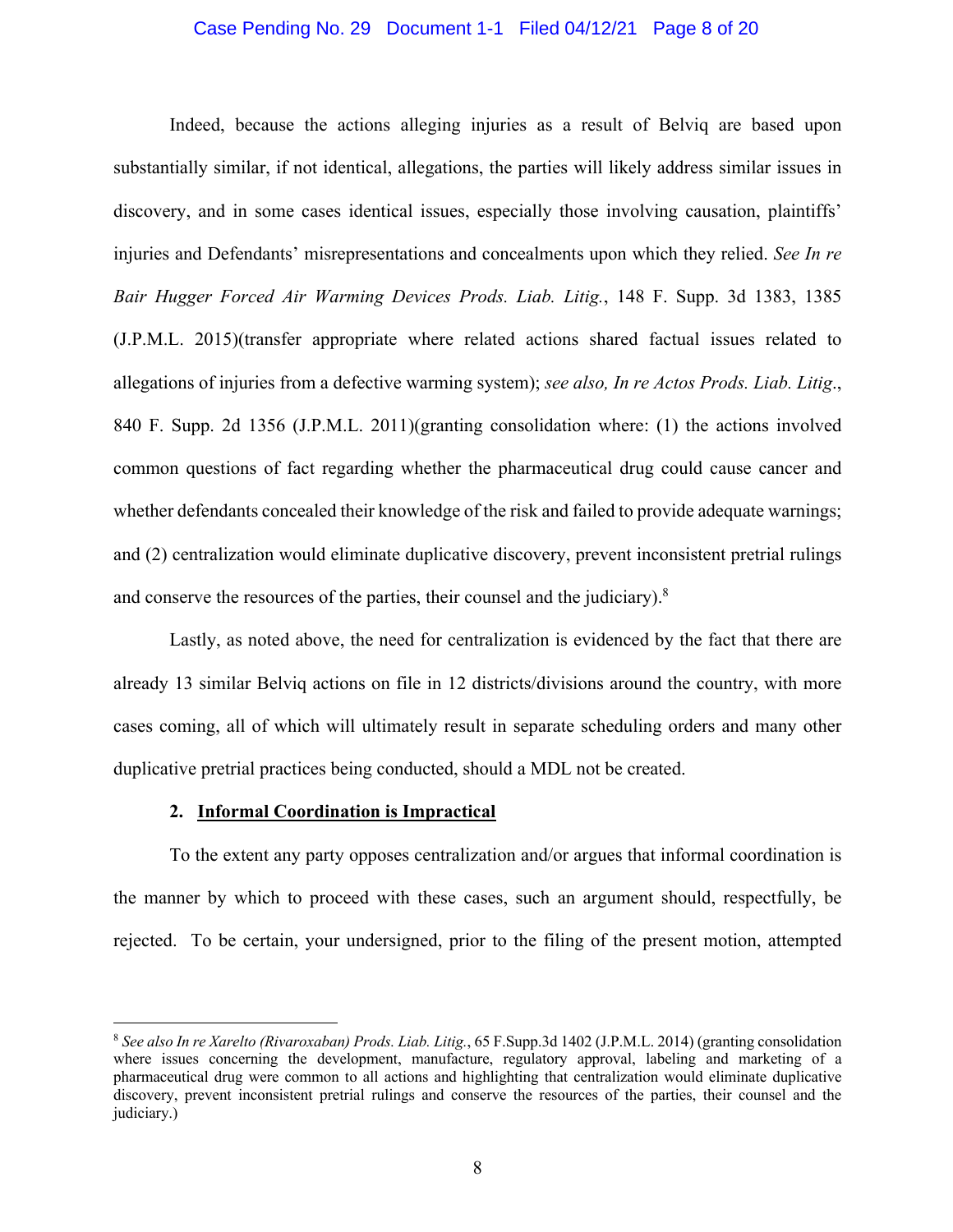#### Case Pending No. 29 Document 1-1 Filed 04/12/21 Page 9 of 20

informal coordination of Plaintiffs' seven actions with Defendants, but it has proven (and is still proving) itself to be impractical. And now, given that there are six cases pending in addition to your undersigned's seven cases (for a total of 13 cases) in five different districts/divisions (for a total of 13 different federal judges already with active cases) with the plaintiff(s) in each of those actions represented by five different law firms, this just adds to the impracticalities of informal coordination.

As discussed below, it would simply be inefficient and uneconomical to engage in informal coordination of these separate proceedings that are pending in different district courts, before different judges, and/or on different scheduling tracks. *See In Re Roundup Prods. Liab. Litig.*, 214 F. Supp. 3d 1346 \*4 (J.P.M.L. 2016)(ordering consolidation and holding informal coordination was not practicable given that that were multiple plaintiffs' cases pending in various jurisdictions spread across the country with multiple law firms representing the plaintiffs in those actions and the issues presented in the proposed cancer MDL were complex).<sup>9</sup>

Defendants' filing of Rule 12(b)(6) motions in each action as well as discovery and trial deadlines that vary among the seven jurisdictions where Plaintiffs' cases are pending (i.e., your undersigned's cases alone), illustrate that this informal coordination has proven inefficient and impractical, and will only become more inefficient and impractical as time goes on. Indeed, with numerous other law firms filing cases, these impracticalities of informal coordination will continue to increase, discovery will not be streamlined in an efficient manner, and defense witnesses will end up being deposed multiple times as document/discovery requests continue to be made in a

<sup>9</sup> *See also, In re Xarelto*, 65 F. Supp. 3d at 1404 (rejecting informal coordination argument finding that "the considerable growth in the litigation over the past few months," which included 51 actions pending in 22 districts demonstrated that informal coordination would not be practicable or effective); *see also In re Fluoroquinolone Prods. Liab. Litig*., 122 F. Supp. 3d 1378, 1379-1380 (J.P.M.L. 2015) (rejecting a defendant's argument that informal coordination was superior to consolidation pursuant to 28 U.S.C. § 1407 noting that there were already 78 actions pending in 38 districts and, even if additional actions were not filed, the number of actions pending, involved districts and involved counsel warranted centralization).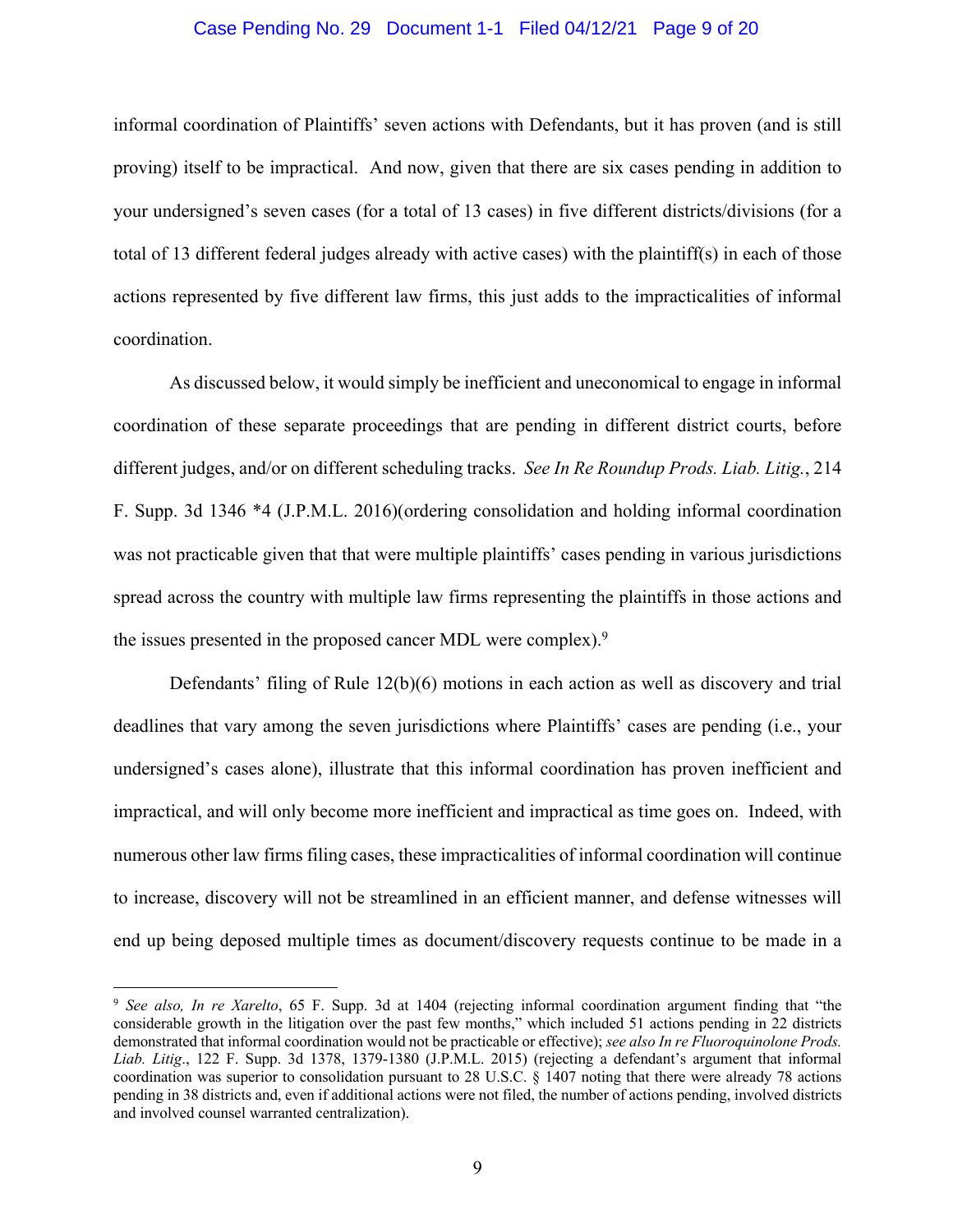rolling fashion by various law firms.

A MDL would eliminate these impracticalities by allowing proceedings and discovery to take place in a streamlined and coordinated fashion under the direction of a single MDL judge who in turn will likely appoint a plaintiff MDL leadership counsel to ensure the same. *See e.g.* Manual for Complex Litigation, Fourth Edition, 2004 ("Manual"), Section 10.22 (for complex litigation, "the court will need to institute procedures under which one or more attorneys are selected and authorized to act on behalf of other counsel and their clients with respect to specified aspects of the litigation").<sup>10</sup> Examples of why informal coordination will likely not work are identified below.

## **a. Motion Practice Will be Duplicative, Will Likely Cause Disparate Judicial Rulings, and Will be a Tax on the Judiciary**

Regarding the Rule 12(b) motion practice that is currently taking place, rather than allowing discovery to proceed on a relatively similar track in each individual case, Defendants are filing Rule  $12(b)(6)$  dismissal motions in every case filed by Plaintiffs,  $11$  and likely will be filing such motions in the other plaintiffs' cases as well. Of course, this is Defendants' right to do, but by so doing, 13 different federal judges will likely be required to rule on nearly identical motions in cases with virtually identical underlying facts. Naturally, this has the potential to lead to inconsistent rulings in different jurisdictions. By way of example, the only Court that has ruled on one of Defendants' dismissal motions in Plaintiffs' actions is Judge Africk in the Eastern District of Louisiana, and he held that the design defect claim in that case had been sufficiently pled.

<sup>10</sup> *See also e.g.* Manual, Section 10.221 ("Lead Counsel…Charged with formulating (in consultation with other counsel) and presenting positions on substantive and procedural issues during the litigation. Typically they act for the group—either personally or by coordinating the efforts of others—in presenting written and oral arguments and suggestions to the court, working with opposing counsel in developing and implementing a litigation plan, initiating and organizing discovery requests and responses, conducting the principal examination of deponents, employing experts, arranging for support services, and seeing that schedules are met.")

<sup>&</sup>lt;sup>11</sup> The deadline for Defendants to respond in two of Plaintiffs' actions has not yet passed. Your undersigned anticipates Defendants will be filing dismissal motions in those actions when the deadline approaches.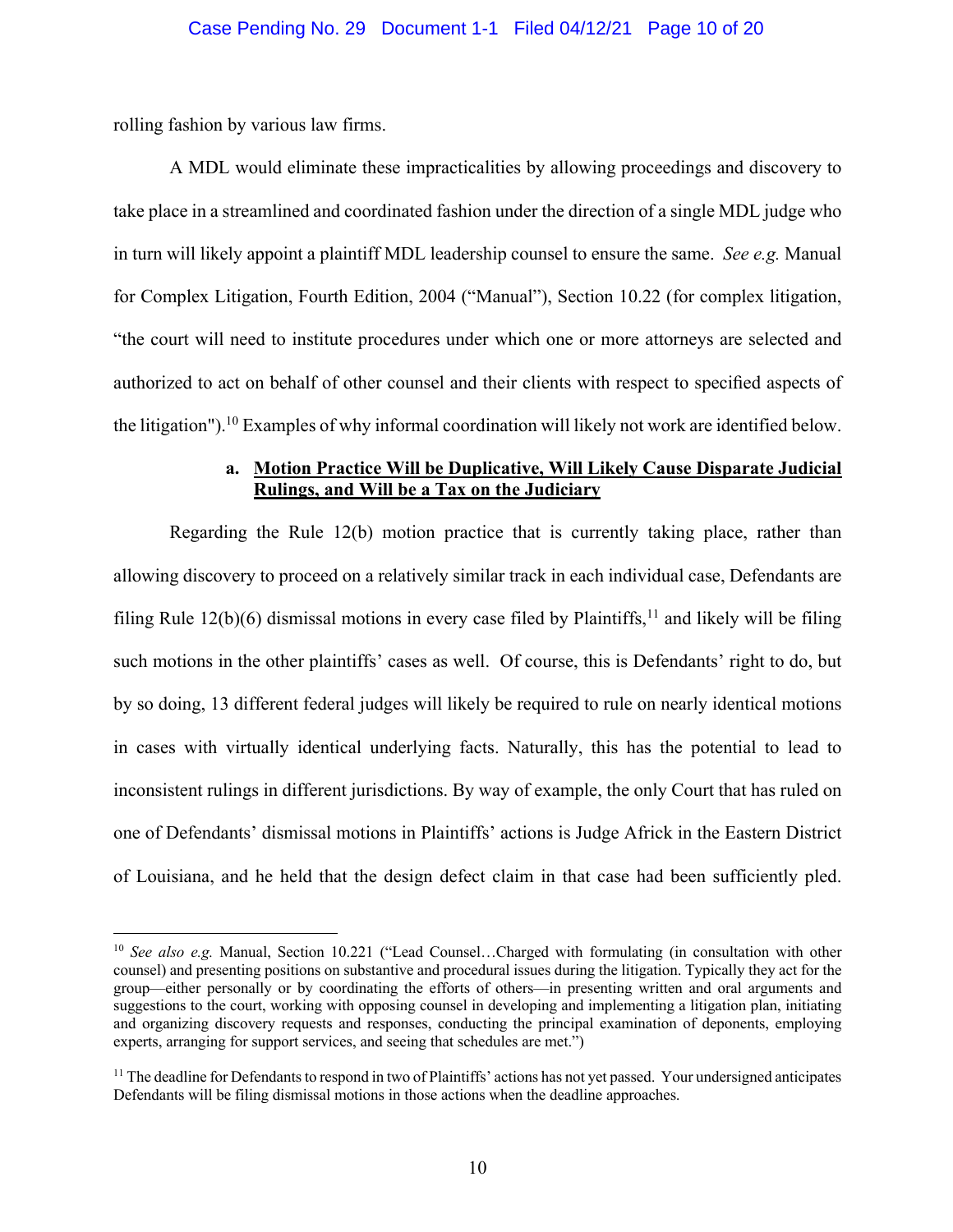#### Case Pending No. 29 Document 1-1 Filed 04/12/21 Page 11 of 20

Nevertheless, Defendants have continued to move for dismissal of virtually identical design defect claims in all other venues, likely in the hopes of receiving a different ruling. As noted above, this of course, is their right to do, but it also lends itself to the likelihood of: (1) receiving different rulings from different judges; (2) further delaying the commencement of the discovery process which then makes it extremely difficult to informally coordinate discovery as cases become placed on different discovery tracks; and (3) placing unnecessary work-loads on the multiple federal judges that must hear and decide virtually identical motions.

In this regard, Defendants' Rule 12(b)(6) dismissal motion strategy will likely carry over into other motion practice, including motions for summary judgement and *Daubert* motions, thus leading to even further potential for inconsistent rulings.<sup>12</sup> And given the complex medical, scientific, and liability/legal concepts at issue in these actions, it is more efficient to allow one Court to become familiar with the underlying science and liability which will only serve the interest of all parties and allow for more consistent rulings to be made in this regard.<sup>13</sup>

Further, as to motions regarding discovery disputes, discovery matters that are ruled upon and unsuccessful in one jurisdiction can be re-framed and re-litigated in other jurisdictions. Frankly, this can be done by not only by Defendants, but also by plaintiffs' counsel, with the parties' non-stated goal of receiving an inconsistent, yet more favorable, ruling on the same subject matter from a different judge. MDL centralization and consolidation would prevent duplicative motions and the forum shopping both parties will likely allege the other is engaging in.

<sup>&</sup>lt;sup>12</sup> Of course, Defendants are not alone in this regard as plaintiffs in each of the jurisdictions will likely also seek to file similar motions, including dispositive motions, motions to strike affirmative defenses, *Daubert* challenges, and discovery motions, where the rules of one jurisdiction are not applicable or binding on the other jurisdiction(s).

<sup>&</sup>lt;sup>13</sup> Given the complexities of the science and medicine involved in products liability actions, it has become routine for MDL Courts to hold a "Science Day" at the inception of MDLs so that the MDL judge can gain a better understanding of the science involved, and utilize this background knowledge to better address disputes that arise and motions that are filed.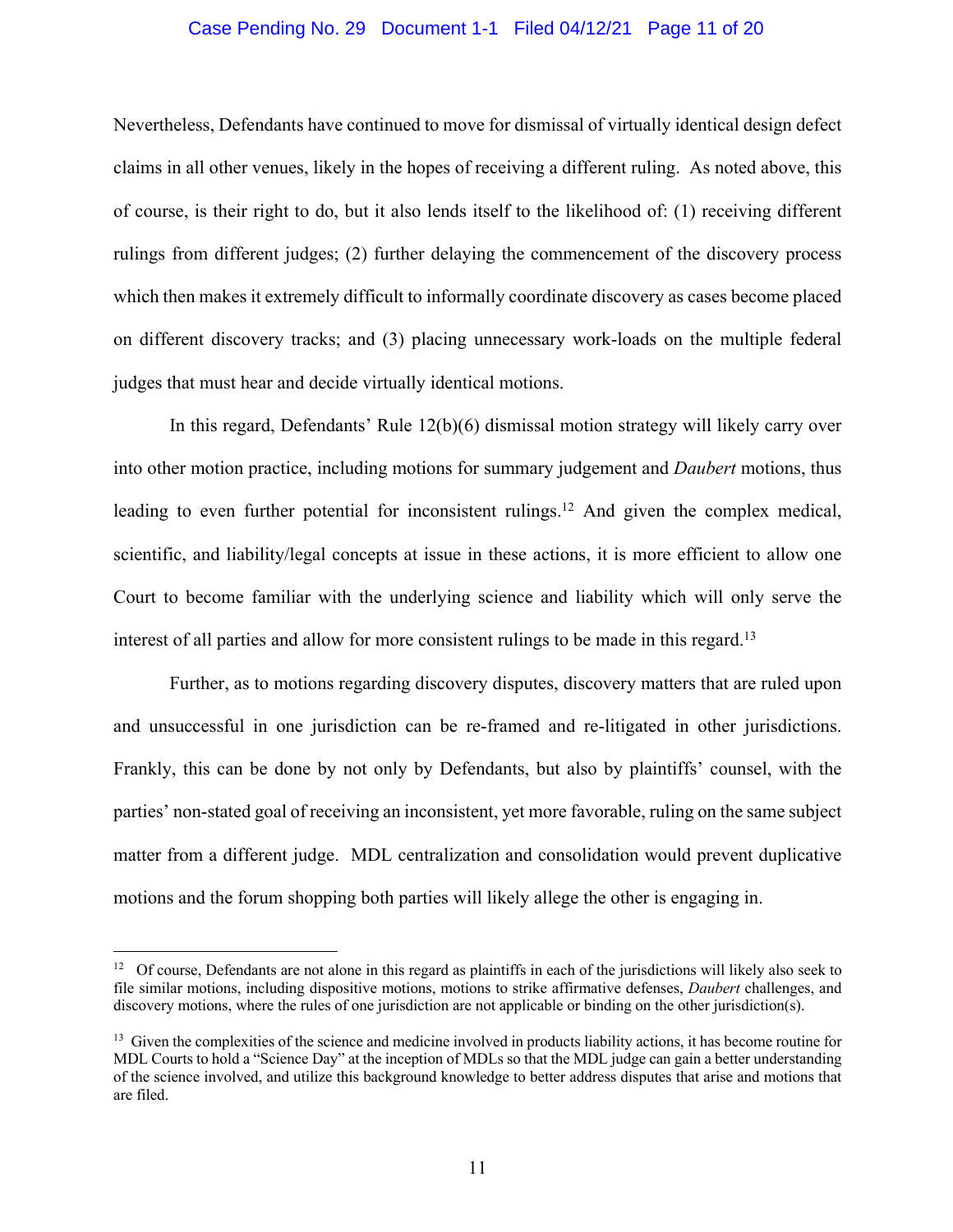## **b. Discovery will be Difficult to Informally Coordinate with Different Plaintiffs' Counsel with Cases at Various Stages Across the Country**

As to discovery disputes, they have already begun in one of the Plaintiffs' actions regarding: (1) whether Defendants have identified appropriate and a sufficient number of witnesses who have relevant information relating to Belviq; (2) what third-party discovery is allowed and when; and (3) the scope of discovery in general.<sup>14</sup> These discovery disputes will likely carry over to the Plaintiffs' other six actions as well as the actions being filed by different counsel, and they will likely not be resolved in a practical and efficient manner if they have to be resolved in each different jurisdiction; an MDL judge, on the other hand, would be able to address these disputes in an effective and consistent manner. *In re Ahern Rentals, Inc., Trade Secret Litig.*, 481 F. Supp. 3d 1355, 1356 (J.P.M.L. 2020)(granting consolidation in lieu of informal coordination noting that the "proceedings to date indicate that a single court can more effectively manage the discovery disputes that have arisen and appear likely to arise, including those relating to discovery from third party witnesses, depositions of apex witnesses, and the scope of relevant discovery, generally.")

Along these same lines, Defendants may have specific arguments about the relevancy or proportionality of a production in one jurisdiction under that jurisdiction's local rules and/or case law that is different than what is allowed by a different jurisdiction's local rules and/or case law. A MDL would eliminate these inconsistent rulings by allowing for a uniform format for discovery, where, in general, the discovery and deponents are produced once, with one governing standard

<sup>&</sup>lt;sup>14</sup> For example, in this one action, Defendants have identified and produced documents from nine custodians (six identified by Eisai and three identified by Arena) that they unilaterally determined to have relevant information. Based on your undersigned's preliminary review of documents that were only recently produced by Defendants in that action, eight additional custodians have been identified as having highly relevant information, and it is very likely that more will likely be uncovered.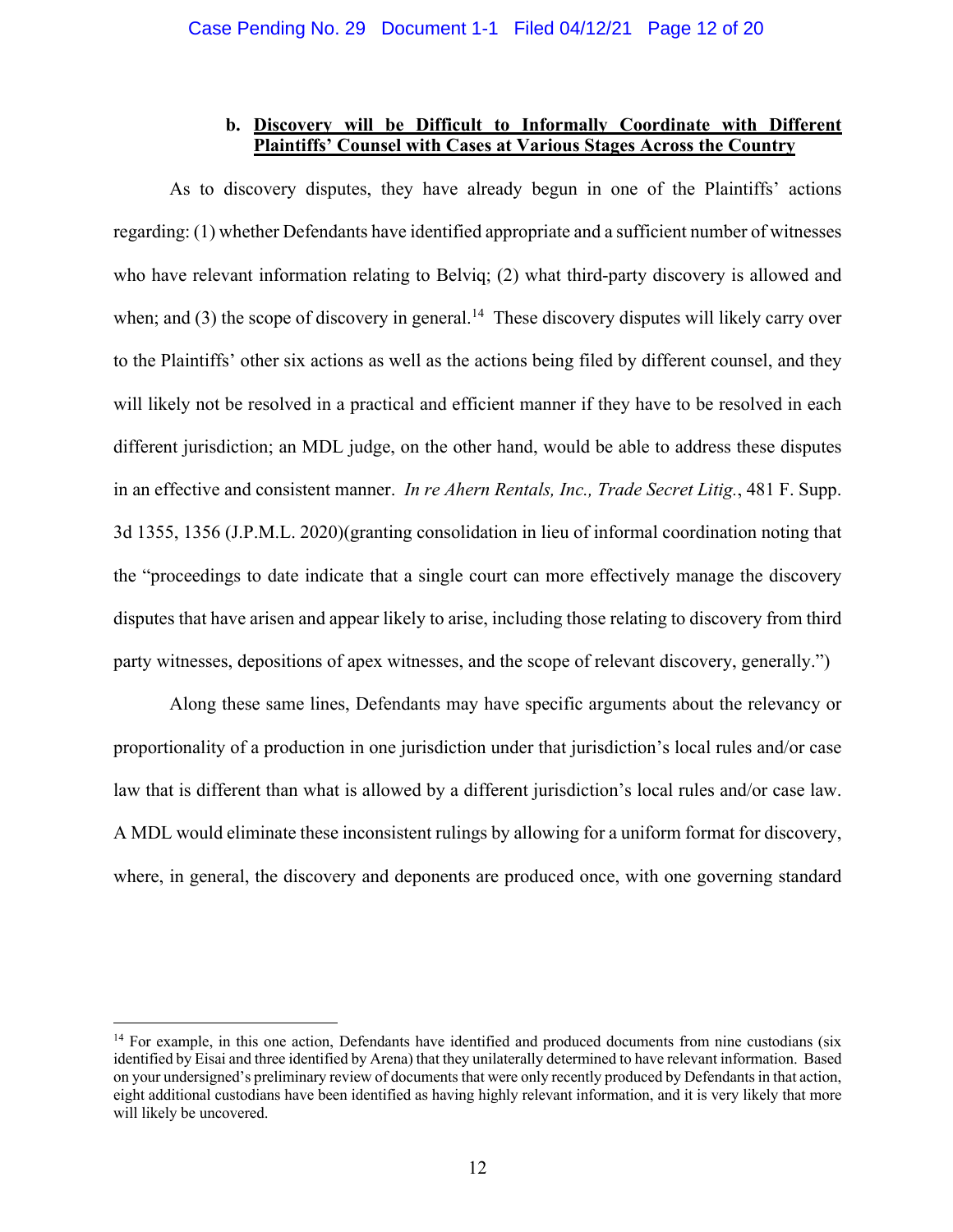#### Case Pending No. 29 Document 1-1 Filed 04/12/21 Page 13 of 20

and including one set of negotiated search terms.<sup>15</sup> Having inconsistent discovery and case-specific discovery disputes on global matters are results that should be avoided, and the best way that can be done is through coordination of pretrial proceedings under 28 U.S.C. § 1407.

Further, because there are currently different discovery deadlines and proposed trial dates in each of Plaintiffs' actions, with discovery deadlines in some cases being more advanced than in others, your undersigned is being forced to take depositions early in the more advanced cases without receiving much of the written discovery from Defendants in the other actions. As a result, Defendants' fact witnesses will undoubtedly have to be re-deposed in these other actions after sufficient discovery has been produced by Defendants in each action, thus, leading to additional duplicative discovery efforts.

Moreover, the initial depositions that your undersigned will be taking in the more advanced cases will be occurring as additional cases continue to be filed and as new and different counsel are filing their own cases. These additional plaintiffs and new counsel will not have even had access to written discovery and documents to review by the time these depositions are taken, nor will they be bound by the discovery efforts taking place in the more advanced cases. This is in stark contrast to what would happen if a MDL were created (i.e. additional plaintiffs and new counsel are bound by the discovery conducted and the work coordinated by Court-appointed leadership in the MDL). Allowing discovery in these actions to take place on an ad hoc, case-bycase basis, would simply be inefficient.<sup>16</sup>

<sup>&</sup>lt;sup>15</sup> On this score, without MDL formal coordination, while one plaintiff law firm may negotiate search terms for Defendants' document productions, different search terms will likely be sought by the different and newer law firms. This scenario is inevitable and will undoubtedly require Defendants to make continuous document productions.

<sup>&</sup>lt;sup>16</sup> Despite any argument to the contrary, proceeding without MDL consolidation will lead to defense witnesses and certain third-parties being re-deposed in multiple actions – not only in the actions currently on file that are proceeding on different discovery tracks, but also in additional actions as they continue to be filed. In one of the Plaintiffs' cases, defense depositions are beginning in May, 2021, albeit before document production by the defense is even complete,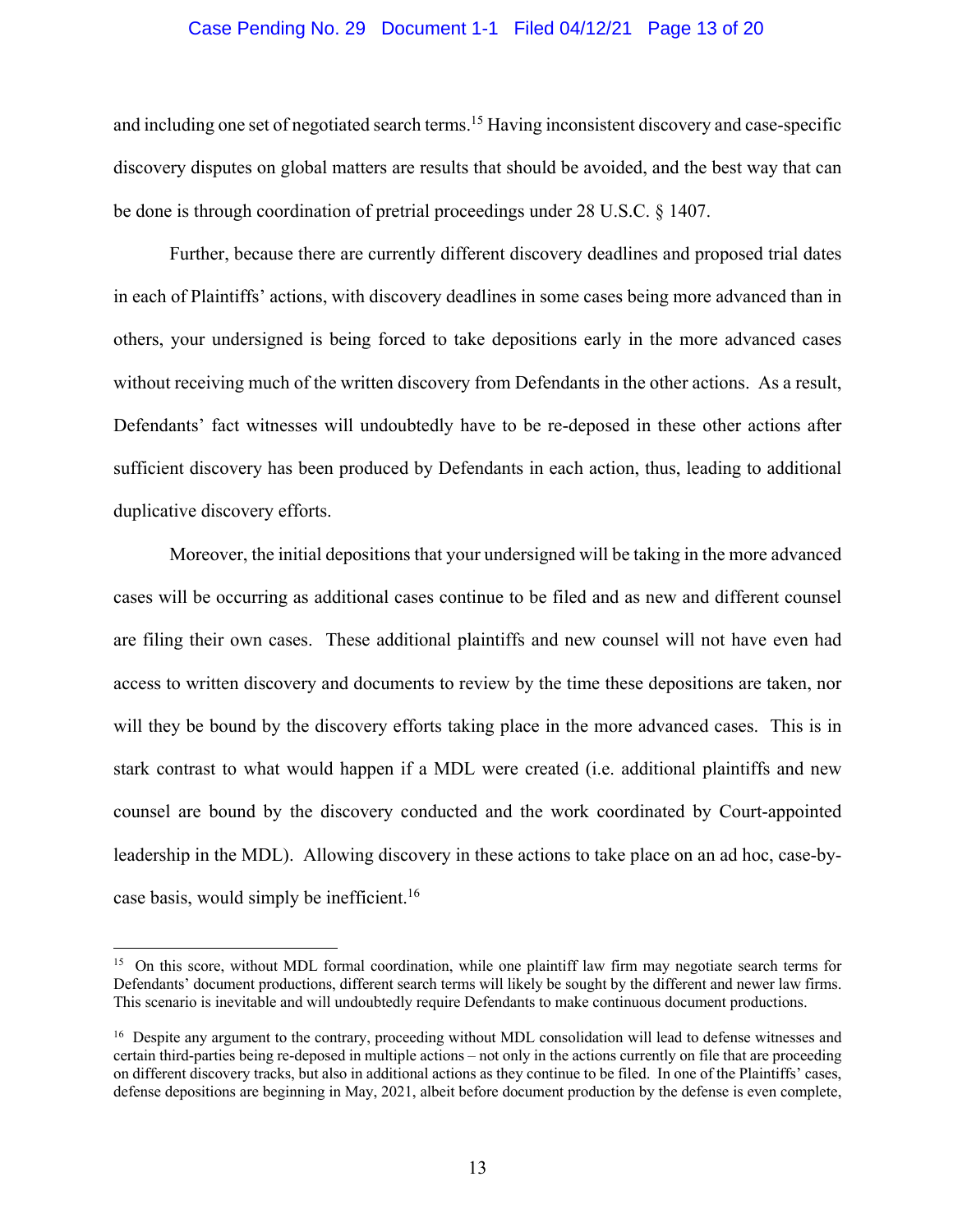#### Case Pending No. 29 Document 1-1 Filed 04/12/21 Page 14 of 20

The aforementioned discovery concerns and deadlines are the very issues which demonstrate why MDL consolidation is more efficient and economic when compared to informal coordination. *See e.g. In re Zostavax (Zoster Vaccine Live) Prods. Liab. Litig.,* 330 F. Supp. 3d at 1380 (ordering consolidation and finding that informal coordination was not warranted because of, not only the number of plaintiffs involved (98), but also the number of districts involved (9), the number of distinct plaintiff's counsel involved (5), the widely varying discovery deadlines in the nine districts and the duplicative motions to dismiss being filed by defendants in each district.)

In sum, Plaintiffs submit that it is preferable for disputes regarding similar and/or identical discovery issues to be resolved by a single court as opposed to various federal courts across the country.

## **c. Foundational Order Disputes Will Likely Occur Without Formal Coordination**

Additionally, there will likely be disputes regarding foundational case management orders between some of the jurisdictions. These disputes will likely involve different lawyers seeking different terms for their respective foundational orders. This is a significant and realistic problem of not having formal MDL coordination and oversight by one federal MDL judge – just as Defendants are seeking to have motions to dismiss heard in every jurisdiction where a case is filed, they too may seek to re-litigate already agreed to Orders in certain jurisdictions to obtain more favorable terms. Alternatively, new plaintiffs' counsel may seek to litigate Orders that have already been agreed to by plaintiffs' counsel in other actions. In fact, the latter is already occurring regarding a protective order that was recently agreed to in one case; counsel in a newer case has

and before many discovery disputes are resolved. Surely, plaintiffs' counsel with newer cases, where Defendants may not have even yet appeared or where motions to dismiss are pending, will not be able to meaningfully participate, even if Defendants attempt to cross-notice these depositions in those cases. Thus, it is inevitable, without a MDL, that defense witnesses will be re-deposed in other cases.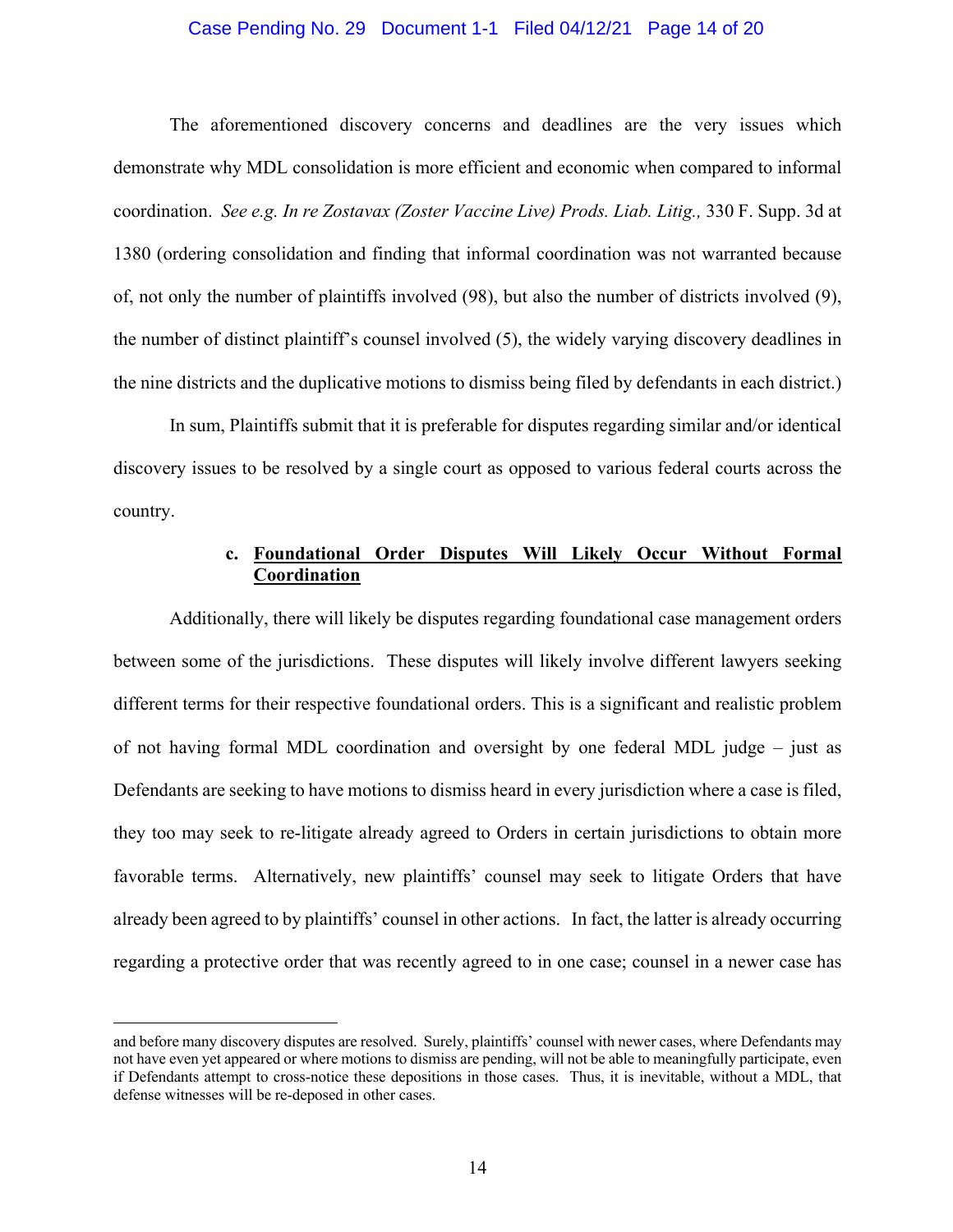#### Case Pending No. 29 Document 1-1 Filed 04/12/21 Page 15 of 20

advised your undersigned that given its jurisdiction's laws, said counsel will seek to obtain a far less restrictive protective order. This same dynamic may likely also apply to privilege issues, search terms and document productions, and essentially many aspects of the foundational issues should an MDL not be created and one centralized Court assigned to oversee and manage the discovery in a consolidated fashion.

#### **d. These Actions Are Appropriate For an MDL Not Informal Coordination**

While this will not be the largest pharmaceutical MDL in history, such a factor should not serve as an impediment to the Panel centralizing these actions into one MDL encompassing all Belviq actions. The fact is, as discussed in detail above, these actions share multiple and complex common questions of facts and the formation of a MDL would: (1) allow discovery to be done once, for all plaintiffs, through an organized leadership committee; (2) negate the potential for inconsistent judicial rulings for both parties, and (3) reduce the burden on so many different federal courts and judges who are currently hearing and managing nearly identical products liability pharmaceutical cases. *In re Propecia (Finasteride) Prod. Liab. Litig.,* 856 F. Supp. 2d 1334 (J.P.M.L. 2012)(consolidating nine actions pending in six districts finding that the actions involved common issues of fact, particularly regarding causation, and that centralization would eliminate duplicative discovery; prevent inconsistent pretrial rulings; and conserve the resources of the parties, their counsel, and the judiciary.); *see also In re ZF-TRW Airbag Control Units Prods. Liab. Litig.,* 410 F. Supp. 3d 1357 (J.P.M.L. 2019)(ordering consolidation of 17 products liability actions in five districts where substantial and complex common facts existed to warrant consolidation)*; In re Zostavax (Zoster Vaccine Live) Prods. Liab. Litig.,* 330 F. Supp. 3d at 1380 (ordering consolidation where nine districts were involved); *In re Monat Hair Care Prods. Mktg. Sales*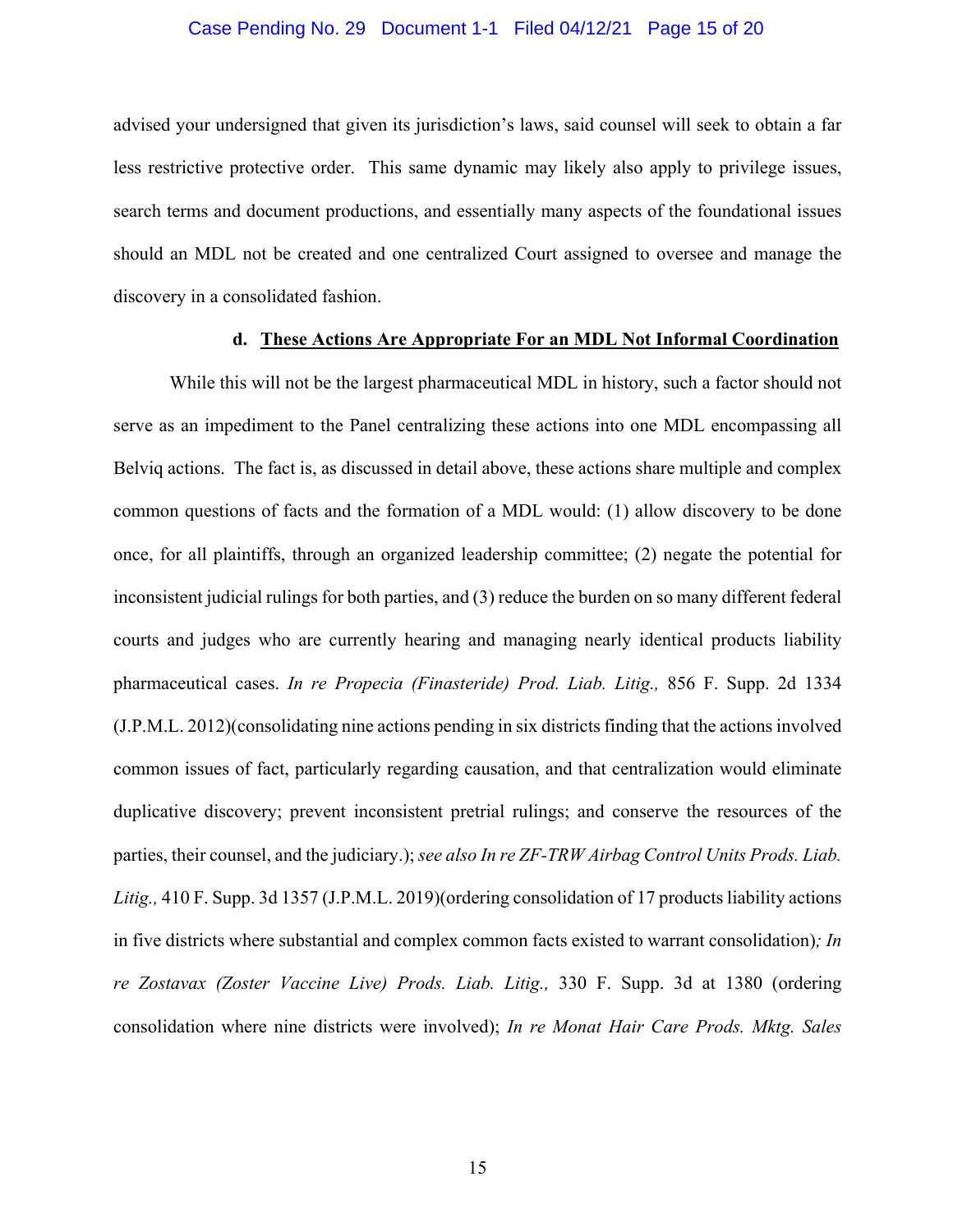#### Case Pending No. 29 Document 1-1 Filed 04/12/21 Page 16 of 20

*Practices and Prods. Liab. Litig.*, 325 F. Supp. 3d 1364 (J.P.M.L. 2018)(ordering consolidation where nine actions and five districts were involved).

Simply put, the benefits of a MDL here, with more districts/divisions involved than were in the afore-cited cases in which consolidation was granted (i.e. 12), far outweigh the undeniable reality here, which is that, without a MDL, numerous federal courts will have to hear and decide many of the exact same issues, disparate rulings will likely be issued, and duplicative discovery on the defendants (documents and deposition testimony) will absolutely be sought in multiple noncoordinated venues by different and unconnected counsel. Further, as mentioned above in footnote 3, there are also two New Jersey state court actions pending and "an MDL will make it easier to coordinate, as needed, pretrial proceedings in both the state and federal cases, because there will now be just one judge handling the latter." *In re Lipitor (Atorvastatin Calcium) Mktg., Sales Practices & Prods. Liab. Litig.,* 997 F. Supp. 2d 1354, 1356 (citing *In re Plavix Mktg., Sales Practice & Prods. Liability Litig.*, 923 F. Supp. 2d 1376, 1378-79 (J.P.M.L. 2013)).

The conveniences for all parties and the Courts for coordination and centralization in a MDL cannot be denied here.<sup>17</sup> Thus, for the sake of uniformity, economy and efficiency, Plaintiffs respectfully submit that centralization of all Belviq actions is warranted under the circumstances.

 $17$  In this regard, any arguments that may be made regarding maintaining the individuality of these cases, can be made following consolidated pretrial proceedings, either through remand or some other global mechanism that should apply to all of the cases. MDL centralization was instituted precisely for the purpose of avoiding the myriad of issues that would result were these cases to proceed individually through pretrial proceedings. Again, these well-recognized benefits of MDL centralization include: (1) avoiding inconsistent rulings, (2) avoiding duplicative discovery, (3) avoiding the increased burden and expense on the parties, their counsel, witnesses and the judiciary; and (4) promoting efficiency, judicial economy and significant financial savings. *Supra*; *see also* Manual, Section 20.13 (Transfer pursuant to 28 U.S.C. 1407 is appropriate when the Panel determines that transfer "will be for the convenience of the parties and witnesses and will promote the just and efficient conduct of such actions"); *see also e.g.* Manual Section 20.11 (when cases are pending in the same federal court and involve common questions of fact, consolidation is warranted when it reduces cost and delay and does not increase the burden on the parties).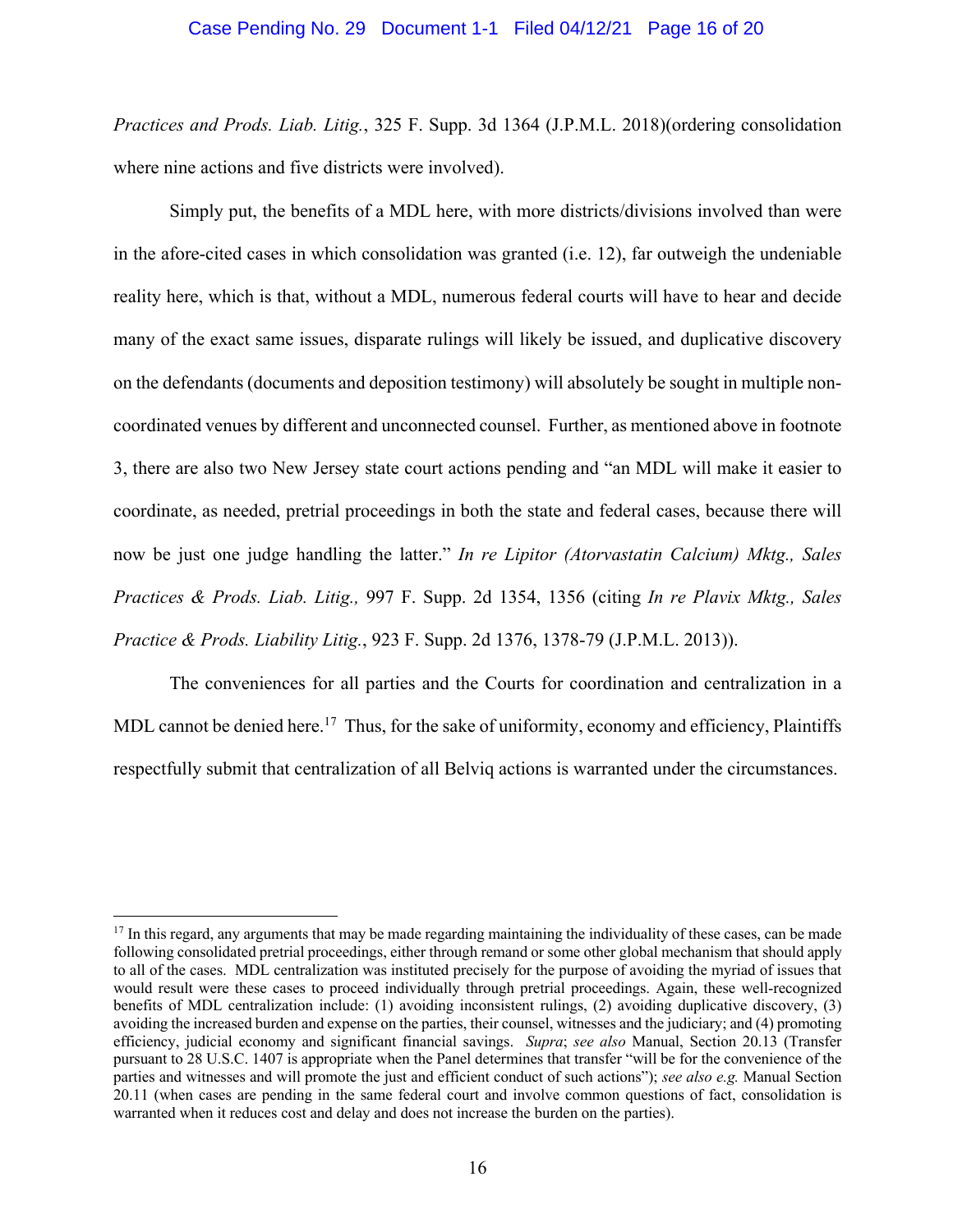## **B. AN APPROPRIATE VENUE FOR THIS LITIGATION IS THE EASTERN DISTRICT OF LOUISIANA**

Assuming centralization is appropriate – which we submit that it is – the question presented then becomes one of determining the proper venue for transfer of these cases. To this end, Plaintiffs submit that an appropriate venue for this litigation could be the United States District Court for the Eastern District of Louisiana before Judge Lance M. Africk.

### **1. The Eastern District of Louisiana Has the Most Advanced Action**

The Belviq action in front of Judge Africk was one of the earliest filed actions – filed on June 10, 2020 – and, of all of the Belviq actions, is the most advanced with the plaintiffs' expert reports currently due on April 21, 2021, a discovery cutoff of May 28, 2021, and trial currently scheduled for August 2, 2021. While your undersigned anticipates this schedule may need adjustment given that: (1) Defendants only first began producing documents on March 23, 2021, with the initial production including over one million pages of documents; (2) Defendants produced additional documents up through and until April 6, 2021, making the total document production to date over 3.7 million pages; (3) the parties have agreed to meet-and-confer to discuss additional search terms and document production from additional custodians; (4) Defendants have offered deposition dates for their fact witnesses in May 2021; and (5) third- party depositions still need to take place, the fact remains that of all of the Belviq actions filed, the action in the Eastern District of Louisiana before Judge Africk is the most advanced of all cases. Indeed, it is the only one of the Plaintiffs' actions in which Defendants have produced documents in response to discovery demands. Moreover, and as previously noted, it is also the only one of Plaintiffs' jurisdictions where a motion to dismiss has already been decided. Plaintiffs submit this fact supports the Eastern District of Louisiana as a viable venue for the proposed MDL.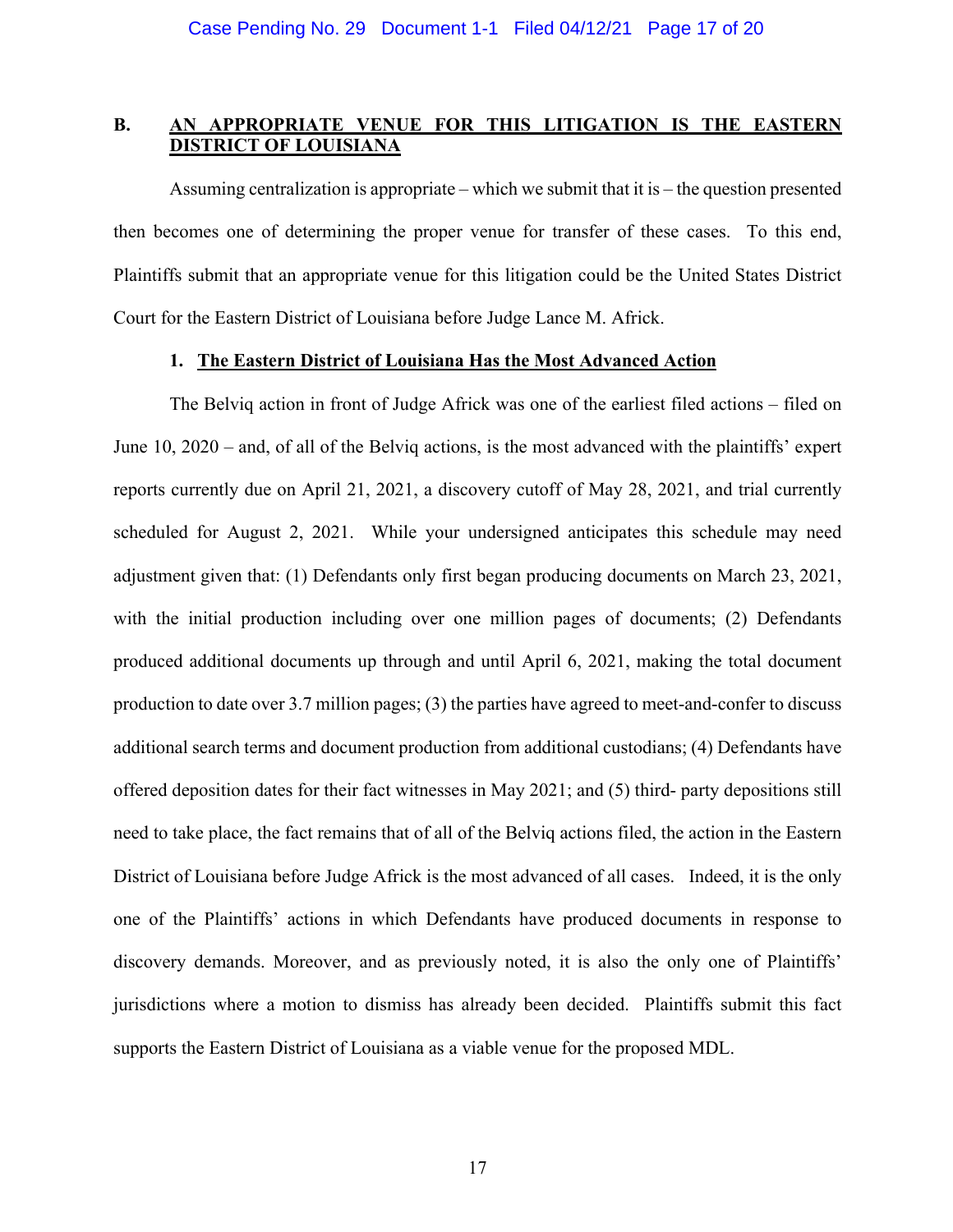#### **2. The Eastern District of Louisiana Would be an Efficient Venue for this MDL**

The Eastern District of Louisiana would also be an efficient location for these cases. The Eastern District of Louisiana currently has only four MDLs before it with none of them assigned to Judge Africk. As such, Judge Africk likely has the necessary time to devote to a new MDL, and, in light of the fact that he has already been very engaged in moving the action before him to trial, he certainly appears to have the skill and ability to effectively manage a MDL.<sup>18</sup> Thus, he should undoubtedly be a strong candidate to oversee this litigation.<sup>19</sup>

Further, according to judicial statistics, the Eastern District of Louisiana appears well situated to handle this MDL. Indeed, the Eastern District of Louisiana had only approximately 334 civil filings for the 12-month period ending on September 30, 2020, and the average length of time from filing to trial was an extremely efficient  $14.8$  months.<sup>20</sup> Given the efficiency of the Eastern District of Louisiana (and particularly Judge Africk), Plaintiffs submit it would serve as a very appropriate transferee forum.

# **3. The Eastern District of Louisiana is a Geographically Central, Convenient and Easily Accessible Venue for this MDL**

In the past, the Panel has often shown preference for venues that are geographically central, convenient and easily accessible. The Eastern District of Louisiana meets these criteria. The Eastern District of Louisiana is centrally located in New Orleans, and this Panel has previously

<sup>18</sup> Judge Africk was originally assigned the *Taxotere* MDL by the Panel, *see In re Taxotere (Docetaxel) Prods. Liab. Litig.,* 220 F. Supp. 3d 1360 (J.P.M.L. 2016), but he recused himself thereafter. The Panel, in assigning the MDL to Judge Africk noted that he was "a seasoned jurist who is willing and able to handle the litigation…" *Id.* at 1361.

<sup>&</sup>lt;sup>19</sup> Additionally, Magistrate Judge Michael North has been assigned to the action filed in the Eastern District of Louisiana for discovery related matters. As the Panel may be aware, for the last few years, Magistrate Judge North has been overseeing discovery-related matters relating to the *Taxotere* MDL and, therefore, he, like Judge Africk, has the skill and experience to assist in overseeing this complex products liability MDL.

<sup>&</sup>lt;sup>20</sup> https://www.uscourts.gov/sites/default/files/data\_tables/fcms\_na\_distprofile0930.2020.pdf (last accessed April 9, 2021). Notably, these statistics are efficient even during the COVID-19 pandemic.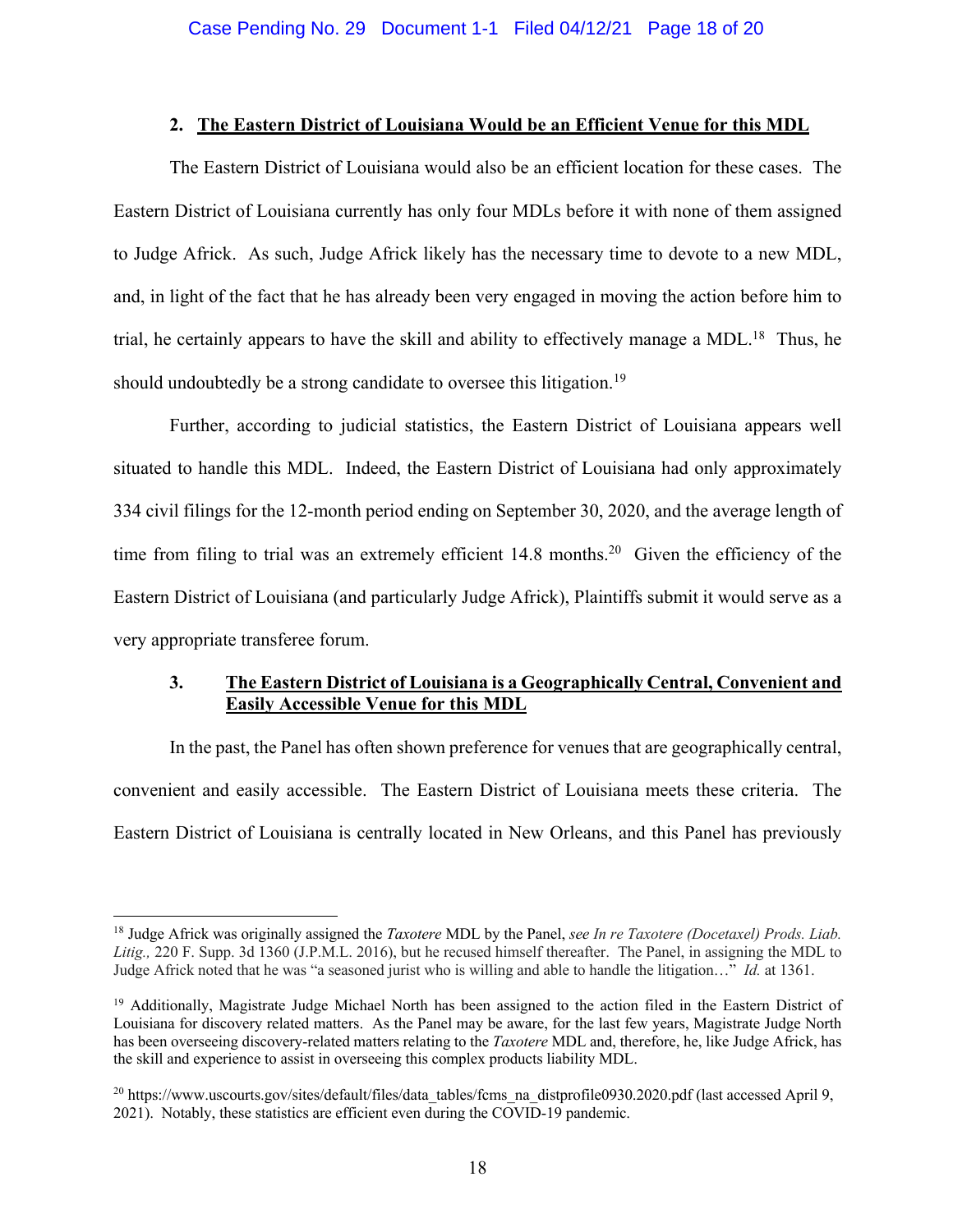#### Case Pending No. 29 Document 1-1 Filed 04/12/21 Page 19 of 20

noted that the geographic centrality and ease of accessibility of the Eastern District of Louisiana make it an appropriate venue for an MDL. *In re Taxotere (Docetaxel) Prods. Liab. Litig*., 220 F. Supp. 3d 1360 (J.P.M.L. 2016); *In re Xarelto (Rivaroxaban) Prods. Liab. Litig.,* 65 F. Supp. 3d at 1405. Accordingly, to the extent some degree of business travel resumes in the near future, travel to the Eastern District of Louisiana will conserve the resources of the parties and witnesses, when compared with other venues that may be proposed and is, therefore, the appropriate forum for this MDL.

# **C. PLAINTIFFS ARE NOT OPPOSED TO OTHER APPROPRIATE VENUES FOR THIS MDL**

One of the earliest cases that was filed was in the Eastern District of New York on June 11, 2020 and it was assigned to Judge Ann Marie Donnelly. While it is not as advanced as the Eastern District of Louisiana, it is more advanced than most of the other filed cases; specifically, it has a discovery schedule anticipating a 2022 trial, Defendants' dismissal motion is full briefed and *sub judice* there, and 30(b)(6) depositions have been noticed for May 2021.

Plaintiffs also note that four recent cases were filed in the Middle District of Florida by other counsel (one in the Tampa division, one in the Ocala division and two in the Orlando division), which makes this district the only jurisdiction having more than one case filed, and Plaintiffs would not be averse to either jurisdiction or any interested jurist there being assigned this MDL if advanced by the plaintiffs' counsel in those cases. See *In re Fosamax (Alendronate Sodium) Prods. Liab. Litig. (No. II)*, 787 F. Supp. 2d 1355 (J.P.M.L. 2011)(transferring to the District of New Jersey noting that nearly 2/3 of the pending actions were already there); see also *In Re DePuy Orthopaedics, Inc*., 753 F.Supp.2d 1378, 1380 (J.P.M.L. 2010)(transferring to the Northern District of Ohio because, among other things, several potential tag-along actions were already pending there).